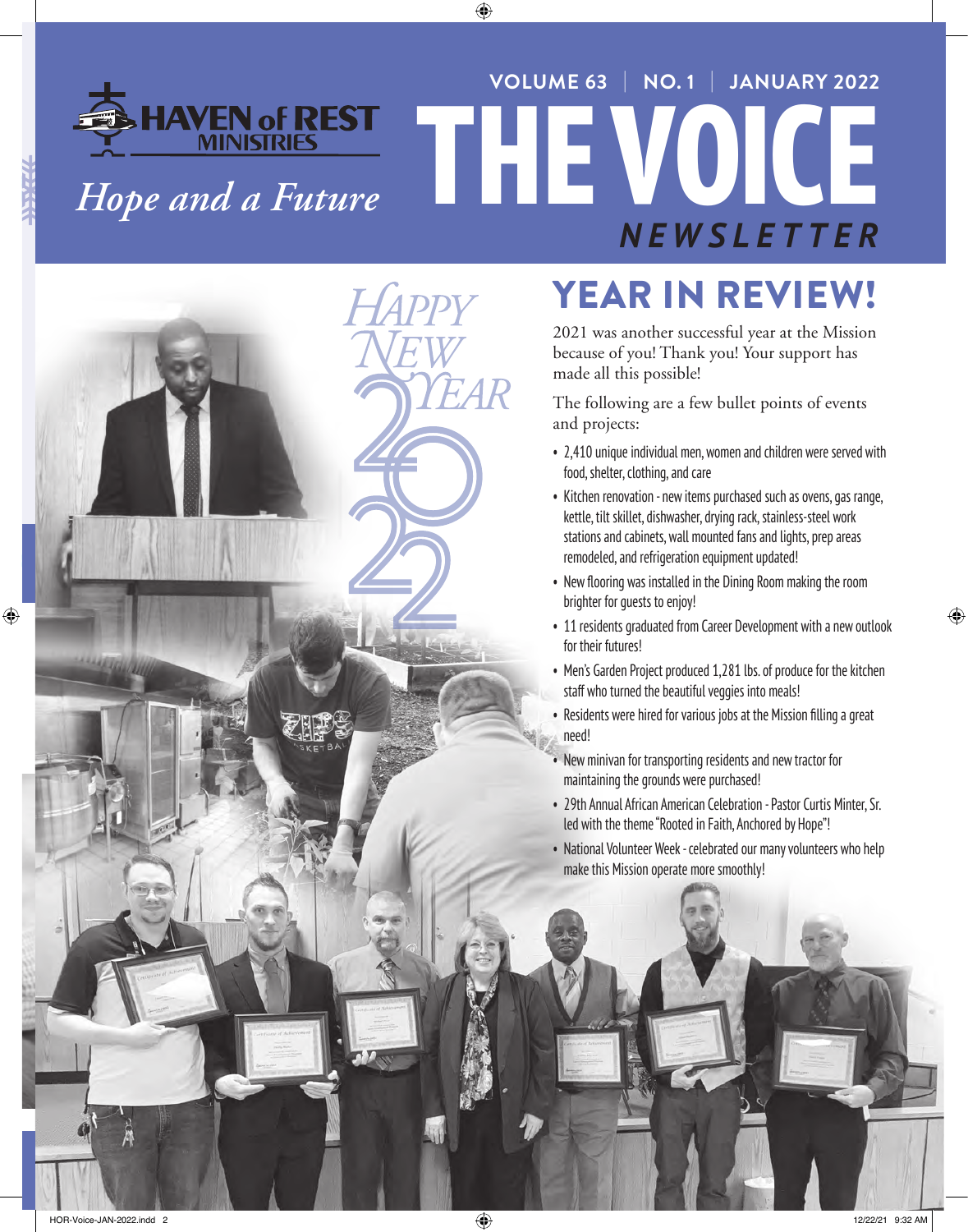

Rev. Jeff Kaiser, CEO

**"We're starting off the New Year with great expectations! Because of the success of last year, we know this year can be awesome too. We have been frugal with our donations and made things to last in order to place the needs of residents and clients first. Because of your support, many things were able to happen in 2021 and we are especially grateful for new items, replacements of old equipment, and renovations. Thank you so much and God Bless you and your loved ones in the New Year!**



#### **www.twitter.com/HavenofRestOH**



#### **www.instagram.com/havenofrest.akron**



#### **www.facebook.com/havenofrest.org**



#### **MISSION RADIO BROADCASTS SUNDAY MORNINGS**

**7:30 AM WNIR 100.1 FM WAKR 1590 AM WKVX 960 AM WKJA 91.9 FM 8:00 AM WHBC 1480 AM**

**Thanks for listening!**

# YEAR IN REVIEW!

- Hartville Kitchen dinner 'Meet & Greet' allowed guests to dine in or drive-thru for a delicious meal with dessert to enjoy!
- Hope Sports Camp for boys 27 built athletic skills in basketball and learned lessons from the Gospel, developed character, and made new friends! Hope Sports Camp for girls - 22 girls also built athletic skills in basketball and volleyball and learned lessons from the Gospel, developed character, and made new friends!
- Chick-fil-A canned food drive 12+ years running at the Fairlawn, Dressler, and Chapel Hill locations - they collected a total of 2,265 lbs. of food!
- Turkey Basket Giveaway 98 totes full of food ingredients and table settings for a traditional Thanksgiving meal were given to families who did not have the means to purchase these items!
- Over 115 backpacks were given to students this school year all full of school supplies by Summit Racing employees!
- Children were offered the opportunity to go on the North Pole adventure train by the Cuyahoga Valley Scenic Railroad and collaboration with Appalachian Outfitters!
- Future Story participants have created over 100 products sold from the Future Story shop at Hartville Market!
- Women's Dayroom was renovated with new furniture and updated décor!
- Happy Birthday Jesus party 59 attended and were able to enjoy gifts, the Christmas story, desserts, and festivities!
- Adopt-A-Family a total of 72 families adopted by supporters 4 of these were sponsored by Haven of Rest Public School Project and 10 were sponsored by Cleveland Clinic Akron General for Christmas gifts for students in public schools!
- Haven of Rest Ministries Public School Project kick-off Back-to-school supplies purchased and given to students as well as Family Turkey Baskets and items for the Adopt-A-Family project for student families in need!
- Women's Auxiliary helped fund the touchless water fountain project, along with Northern Ohio Golf Charities and Women's Auxiliary also funded new entrance doors and security lock system!
- Hope Totes a total of 1,374 personal care bags were passed out to multiple counties -thanks to neighbors, families, friends, churches, businesses, employees, schools, civic organizations, and others!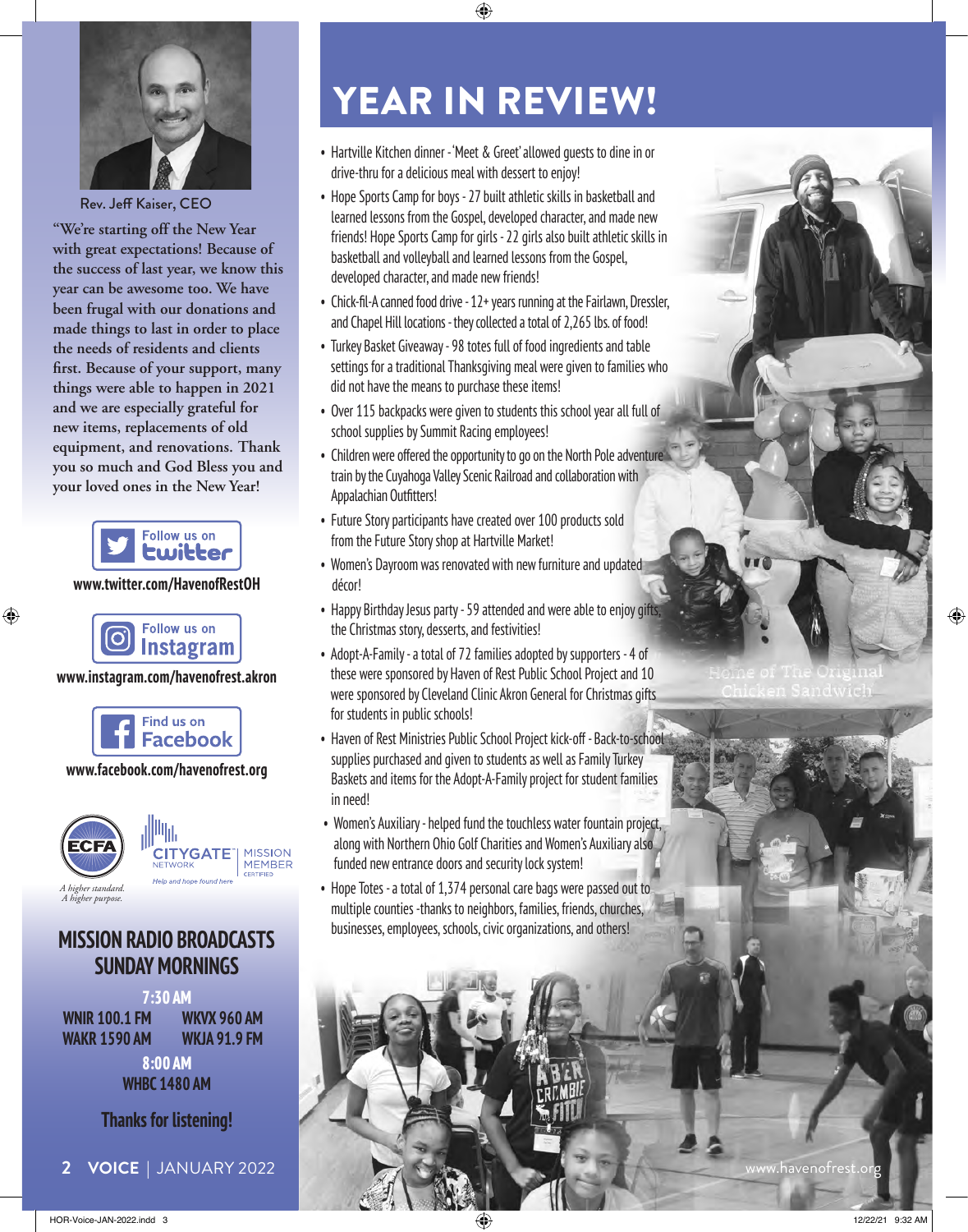## *God's Path from Pain to Provision to Purpose.*

### **"My husband committed suicide on Christmas night of 2006 in the basement of my family home while I was at work."**

Allison shares this heart wrenching information about how her husband's back injury interfered with his job, making it impossible to work anymore. He dealt with the pain through several medications, but did not fully address his past hard life when he spent some time in prison prior to his marriage to Allison. He became depressed beyond measure.

Her way of coping with his death was to continue to help everyone she could and never saying 'no' when someone asked for her help. She always worked fulltime and paid cash for everything. Allison felt guilty for being blessed, and gave so much away to people who had less, that she ended up in need. Her parents had always warned her, "Take care of yourself first." Before Allison understood why, she found herself unable to pay the bills and fell so far behind that she lost her family home on September 26th of 2010.

Allison moved to an apartment for a short while, but was not able to fully recover financially. She became homeless on August 19, 2011, and called upon Harvest Home (the Women's Division of Haven of Rest) for help. While staying there, she learned how God wanted her to take care of herself first and love herself in a godly fashion. She realized she needed to listen to Him before jumping in to help others. She discovered that sometimes she was enabling them when they needed to cry out to God and lean on Him for deliverance.

## **"I helped others less fortunate out of temporary fixes, but Jesus has the permanent solutions."**

 Allison shares this after finding herself in need like the people whom she had helped. However, they were nowhere to be found when she needed the same help in return.

While at Harvest Home, Allison said Ms. Thelma had God deep in her heart and had many discussions with her about the Lord. Allison worked from 11 p.m. to 7:30 a.m., but still was able to benefit from the

Chapel services, laundry services, Discipleship program, and many other services offered during her stay at the Mission. Harvest Home helped her to save money and transition into sustainable housing, putting her back onto her feet.

 She remembered the valuable lessons she learned while at Harvest Home and relied on the Holy Spirit to guide her through to safety - both spiritually and physically.

Today, Allison shares that she is working full-time in the Records Room at the Police Department. She is also a STNA (State-Tested Nursing Assistant), and works PRN at Concordia of Sumner in Copley, Ohio. In addition to that, is an independent business owner in the essential services industry.

Allison's childhood dream of being able to help the homeless and less fortunate finally came true on April 27, 2021. She became licensed by the State of Ohio to operate her faith-based non-profit organization called The Welcome Table - Akron, LLC to help those who are impoverished.

Allison has learned to take care of her needs first and no longer says 'yes' to everything or everyone when people ask her for help. She is thankful to the Mission staff for showing her how, outside of Christ, true change cannot take place. She believes unless the Holy Spirit produces change in one's life, many only experience behavior modification, and are prone to fall back into the same, if not worse, patterns of destructive behavior.

If you would like more information about Harvest Home or know of someone who needs help,

please call 330-434-1149 or email Director of Women's Division Kathleen Turner at kturner@havenofrest.org

JANUARY 2022 | **VOICE 3**

MARJORIE RUTH THOMAS